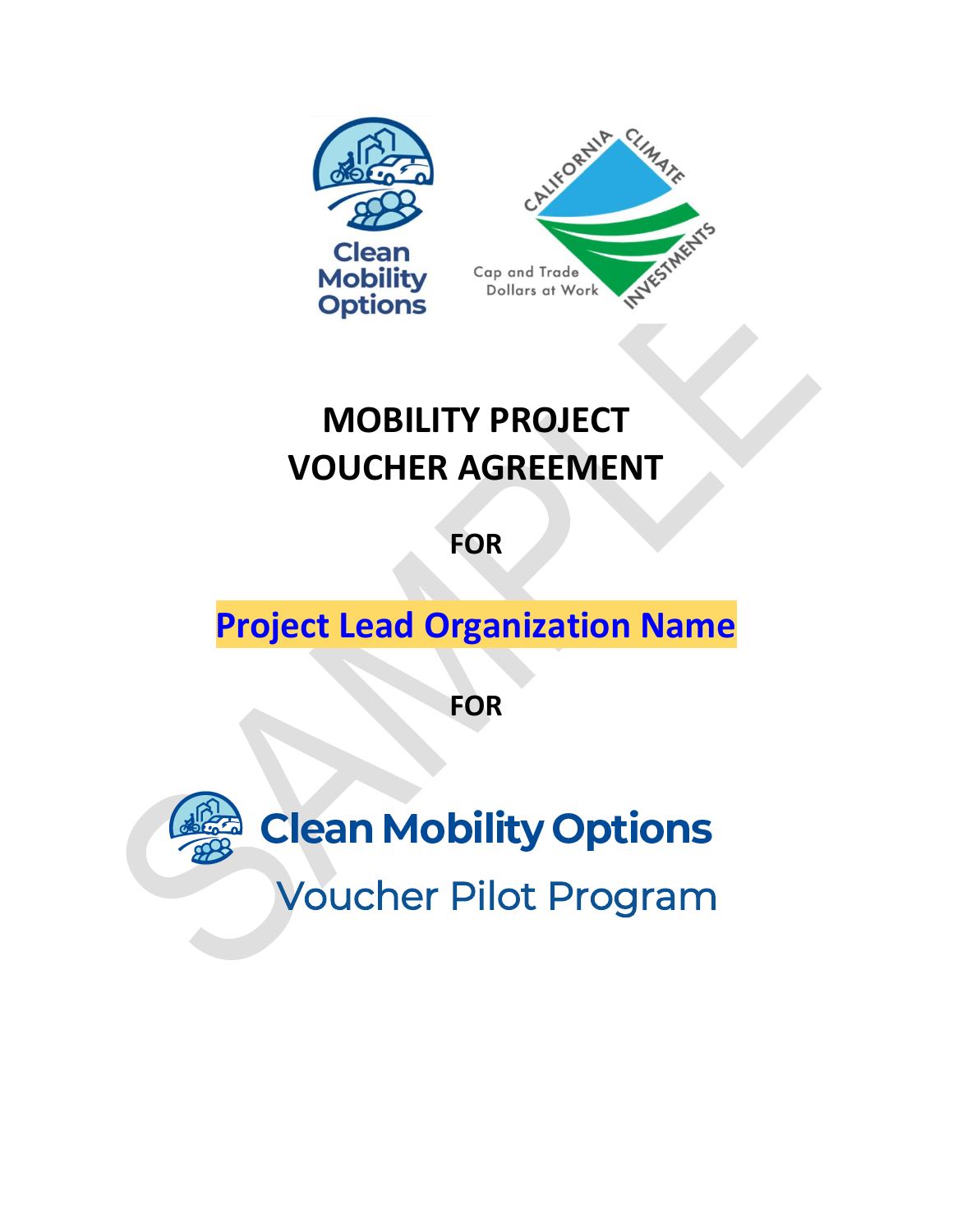# **Table of Contents**

| <b>Project Information:</b>                                                                                 | 3              |
|-------------------------------------------------------------------------------------------------------------|----------------|
| Lead Applicant (Awardee) Information                                                                        | 3              |
| <b>Project Title</b>                                                                                        | 4              |
| <b>Project Summary</b>                                                                                      | 4              |
| <b>Budget (See Exhibit B)</b>                                                                               | 4              |
| Community Resource Contribution Items (See Exhibit D)                                                       | 4              |
| Project Milestone Schedule (See Exhibit C)                                                                  | 4              |
| Community Outreach Plan (See Exhibit F)                                                                     | 4              |
| Project Area Information                                                                                    | 5              |
| <b>Supporting Public Agency Profile (If Applicable)</b>                                                     | 5              |
| <b>Motor Vehicle Owner Information (If Applicable)</b>                                                      | 6              |
| Fleet Operator Information (If Available)*                                                                  | 6              |
| Mobility Project Voucher Agreement Terms and Conditions: For Lead Applicant (Awardee):                      | $\overline{7}$ |
| Mobility Project Voucher Agreement Terms and Conditions: For the Program Administrator<br>(CALSTART, Inc.): | 12             |
| <b>Voucher Agreement Billings</b>                                                                           | 14             |
| <b>Audits of Records and Site Visits</b>                                                                    | 15             |
| <b>Termination</b>                                                                                          | 16             |
| <b>Authority: Attestation and Signature</b>                                                                 | 17             |
| <b>Exhibits</b>                                                                                             | 17             |
| Exhibit A: Notice of Proposed Award                                                                         |                |
| Exhibit B: Approved Budget, as amended (as applicable)                                                      |                |
| Exhibit C: Project Milestone Schedule                                                                       |                |
| <b>Exhibit D: Community Resource Contributions</b>                                                          |                |
| <b>Exhibit E: Application Modifications and Clarifications</b>                                              |                |
| Exhibit F: Application Submission and Attachments (Original)                                                |                |
| <b>Exhibit G: Resolution/Project Approval</b>                                                               |                |
| <b>Exhibit H: Conflict of Interest Declaration</b>                                                          |                |
| <b>Exhibit I: Confidentiality Statement</b>                                                                 |                |

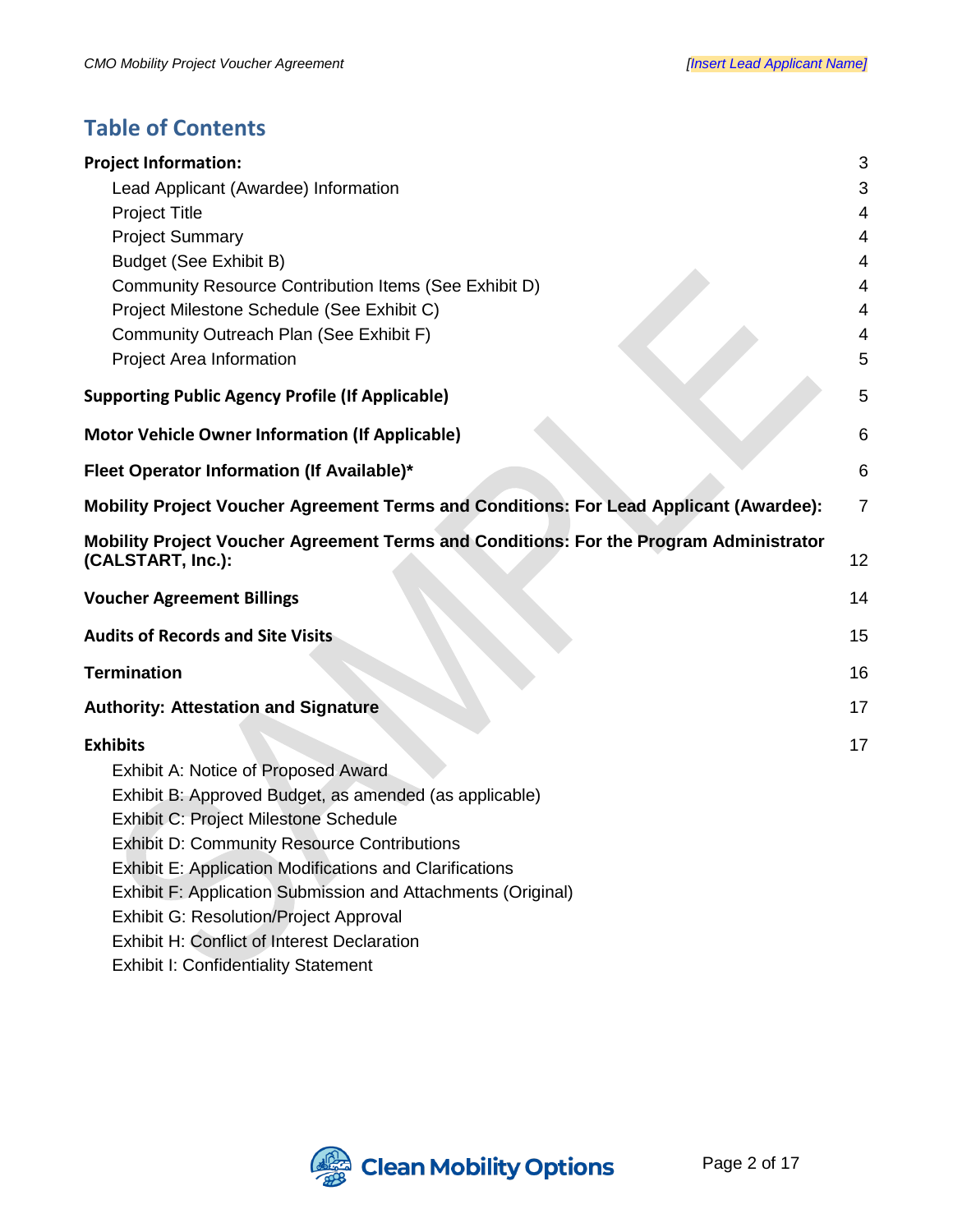# **VOUCHER AGREEMENT MOBILITY PROJECT VOUCHER Clean Mobility Options Voucher Pilot Program**

**This Voucher Agreement reserves funds for the proposed plan outlined in Mobility Project Voucher Application #MP20W1A-1 submitted on 10/20/20 at 9:00:xx, as amended by the Program Administrator. Any changes will not be authorized unless signed and approved in writing by the Program Administrator and signed by both parties.**

**VOUCHER NUMBER: MP20W1A-#** 

**DATE OF EXECUTION: \_\_\_** 

- **VOUCHER AGREEMENT TERM: 5 YEARS FROM VOUCHER EXECUTION DATE:**
- **VOUCHER FUNDING TERM: 3 YEARS FROM VOUCHER EXECUTION DATE:**
- **TOTAL VOUCHER AMOUNT NOT TO EXCEED: \$[insert approved voucher amount]**
- <span id="page-2-1"></span><span id="page-2-0"></span>**1) Project Information:** 
	- **1. Lead Applicant (Awardee) Information**

**\_\_\_\_\_\_\_\_\_\_\_\_\_\_\_\_\_\_\_\_\_\_\_\_\_\_\_** 

**\_\_\_\_\_\_\_\_\_\_\_\_\_\_\_\_\_\_\_\_\_\_\_\_\_\_\_**

**Organization Name: [Insert name of Lead Applicant]**

**Parent Organization (if applicable): [Remove if Inapplicable]**

**Organization Type:**

- □ **Public Agency**
- **□ Tribal Authority**
- **□ Nonprofit organization**

**Mailing address: [Insert Organization's Address]**

| City:                                                           | State: CA | Zip Code: |  |  |
|-----------------------------------------------------------------|-----------|-----------|--|--|
| Lead Applicant Primary Contact: [Insert Contact Name and title] |           |           |  |  |
| <b>Phone: [Insert Primary Contact's Phone Number]</b>           |           |           |  |  |
| <b>Primary Email: [Insert Primary Contact's Email Address]</b>  |           |           |  |  |

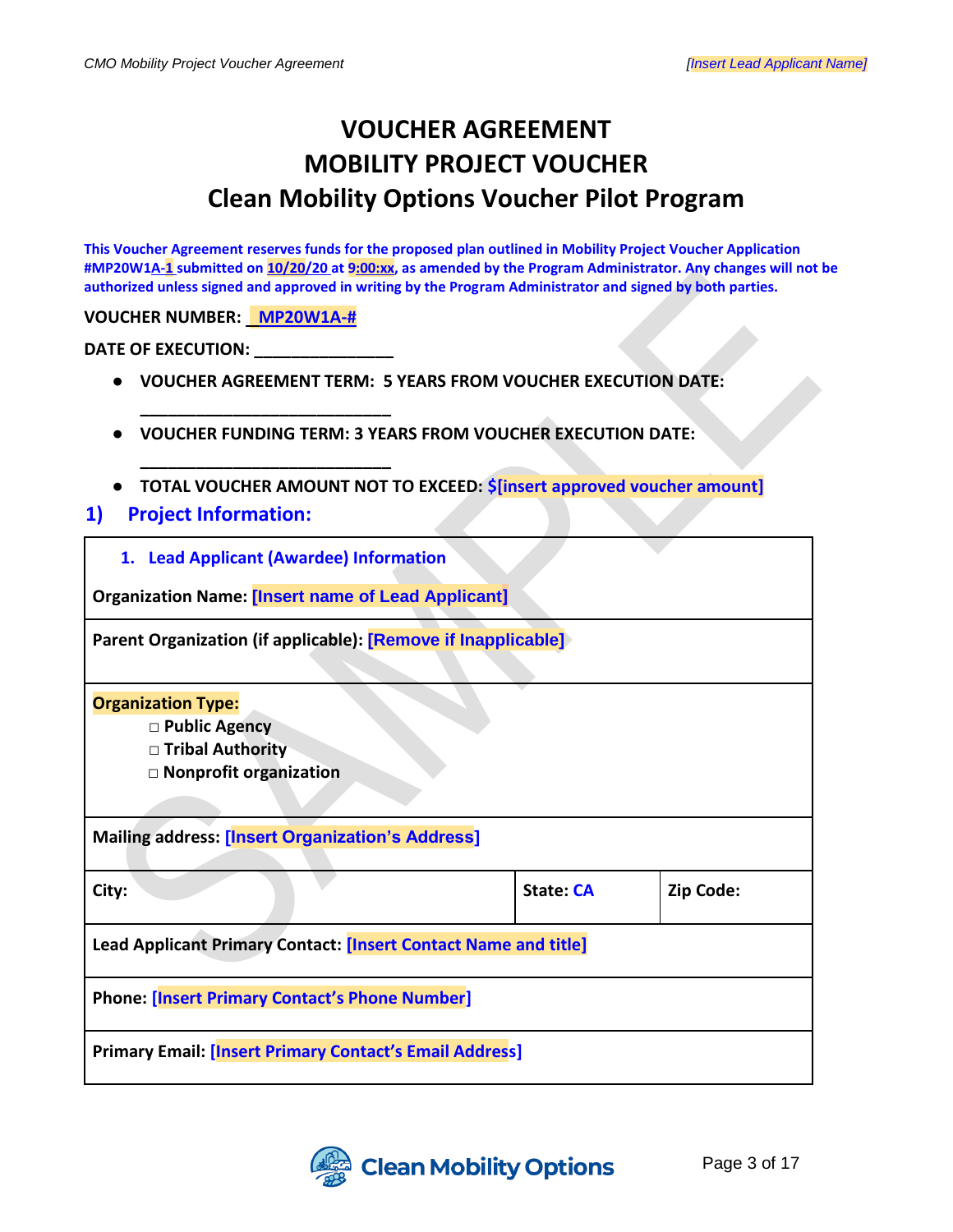<span id="page-3-2"></span><span id="page-3-1"></span><span id="page-3-0"></span>

| 2. Project Title: [Insert Project Title] |                                                                                                                                                                                                                                                     |                                                                                                                                                                                                                                                                                                                                                 |  |
|------------------------------------------|-----------------------------------------------------------------------------------------------------------------------------------------------------------------------------------------------------------------------------------------------------|-------------------------------------------------------------------------------------------------------------------------------------------------------------------------------------------------------------------------------------------------------------------------------------------------------------------------------------------------|--|
|                                          | 3. Project Summary: [short summary - Insert from Press Release summary]                                                                                                                                                                             |                                                                                                                                                                                                                                                                                                                                                 |  |
| 4. Budget:                               |                                                                                                                                                                                                                                                     |                                                                                                                                                                                                                                                                                                                                                 |  |
| <b>Total Budget</b>                      | $$x,$ xxx,xxx                                                                                                                                                                                                                                       | See Exhibit B for details.                                                                                                                                                                                                                                                                                                                      |  |
| GVWR)<br>3.<br>4.<br>5.                  | approved costs used to (check all that apply):<br>Installation of electric vehicle supply equipment (EVSE)<br>solar infrastructure if applicable (list detail)]<br>____ Other (Explain:<br>5. Community Resource Contribution Items: See Exhibit D. | Promise to Repay Approved Costs: This voucher represents a promise to repay for<br>1. ____ Lease or take ownership of motor vehicle(s) (GVWR 2,000 lbs or more)<br>2. __ Lease or take ownership of bicycles, scooters, or other vehicles (under 2,000 lbs<br>Installation of other infrastructure (Explain: [for example, bike infrastructure, |  |
|                                          | 6. Project Milestone Schedule: See Exhibit C.                                                                                                                                                                                                       |                                                                                                                                                                                                                                                                                                                                                 |  |
|                                          |                                                                                                                                                                                                                                                     | 7. Community Outreach Plan: See Exhibit F (Questions 30 and 31 in Application).                                                                                                                                                                                                                                                                 |  |

<span id="page-3-5"></span><span id="page-3-4"></span><span id="page-3-3"></span>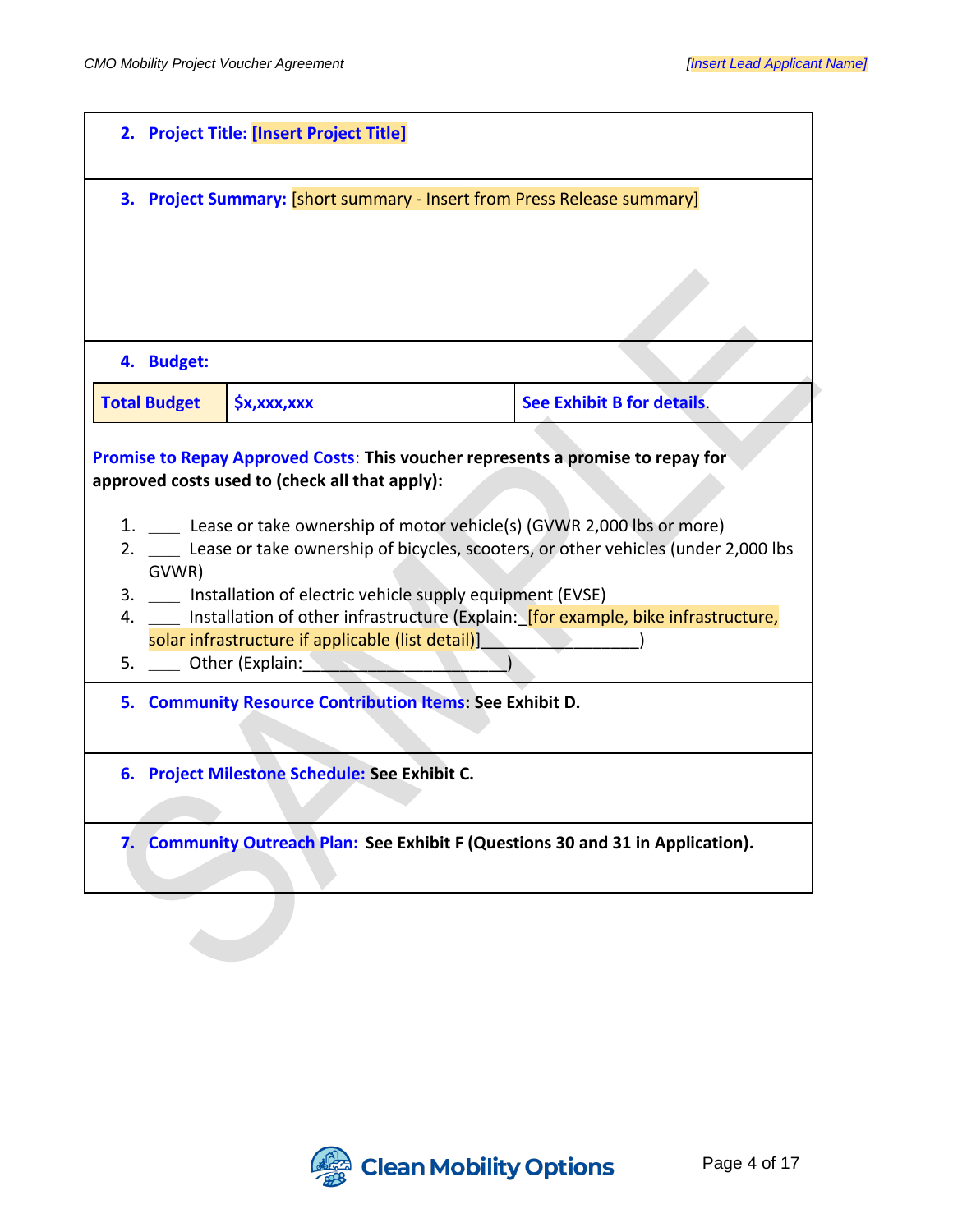<span id="page-4-0"></span>**8. Project Area Information:** ● **Location (City/Neighborhood):** [insert from Press Release description file] ● **Project Area Eligibility Basis:** [check as applicable and provide details] □ SB 535 Disadvantaged Communities, indicated by Census Tracts: *[insert tract numbers]* **□ Affordable housing facility address**: [insert addresses and whether a DAC or LIC] **□ Tribal lands within AB 1550-designated low-income communities or SB 535 Disadvantaged Communities**, indicated by Census Tracts: [specify which Census Tract applies or if entire reservation is covered), as applicable, specify if AB 1550 or DAC]

<span id="page-4-1"></span>**2) Supporting Public Agency Profile (If Applicable):** Must be completed **only if the lead applicant is a nonprofit organization.** See Letter of Commitment from Public Agency submitted with application.

| X                                                  | <b>Applicable</b><br><b>Not Applicable</b> |                       |           |
|----------------------------------------------------|--------------------------------------------|-----------------------|-----------|
| Organization Name: delete table if not applicable] |                                            |                       |           |
| <b>Parent Organization (if applicable):</b>        |                                            |                       |           |
| <b>Primary Contact Name:</b>                       |                                            |                       |           |
| <b>Mailing address:</b>                            |                                            |                       |           |
| City:                                              |                                            | State:                | Zip Code: |
| <b>Phone:</b>                                      |                                            | <b>Primary Email:</b> |           |

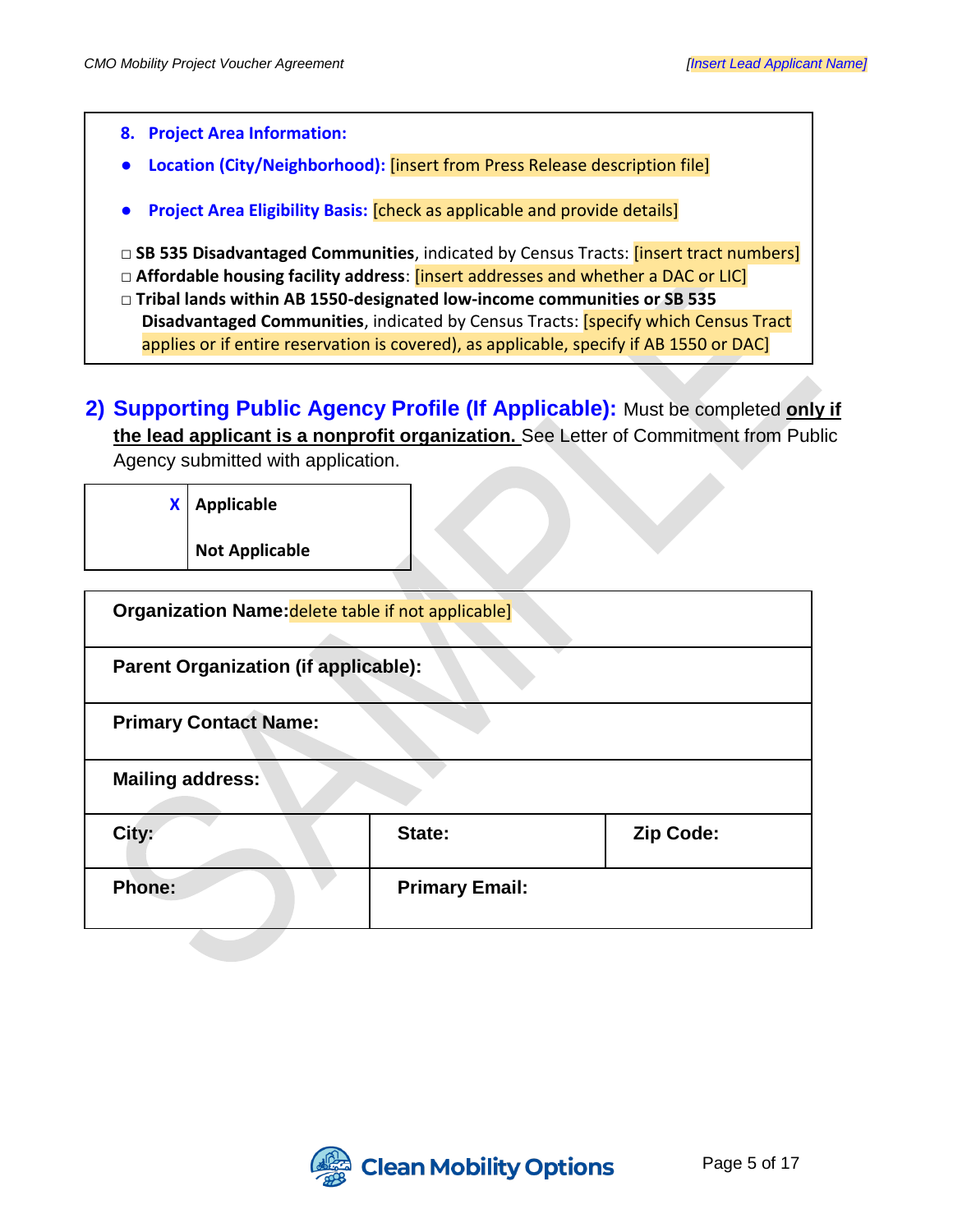<span id="page-5-0"></span>**3) Motor Vehicle Owner Information (If Applicable):** Information about the party that will take ownership of **motor vehicle(s) funded by CMO**. May be the same or different party than the lead applicant. **Must be completed if the project will take ownership of motor vehicles**. Does not apply to vehicles that are not being directly purchased with CMO funds.

| <b>X</b> Applicable |  |
|---------------------|--|
| Not Applicable      |  |

| <b>Parent Organization (if applicable):</b> |                       |           |
|---------------------------------------------|-----------------------|-----------|
| <b>Primary Contact Name:</b>                |                       |           |
| <b>Mailing address:</b>                     |                       |           |
| City:                                       | State:                | Zip Code: |
| Phone:                                      | <b>Primary Email:</b> |           |

<span id="page-5-1"></span>**4) Fleet Operator Information (If Available)**\* May be the same or different party than the lead applicant and/or vehicle owner.

| <b>X</b> Selected  |
|--------------------|
| Not Yet Selected * |

| Organization Name: [delete table if not yet selected. Keep note] |
|------------------------------------------------------------------|
| <b>Parent Organization (if applicable):</b>                      |
| <b>Primary Contact Name:</b>                                     |

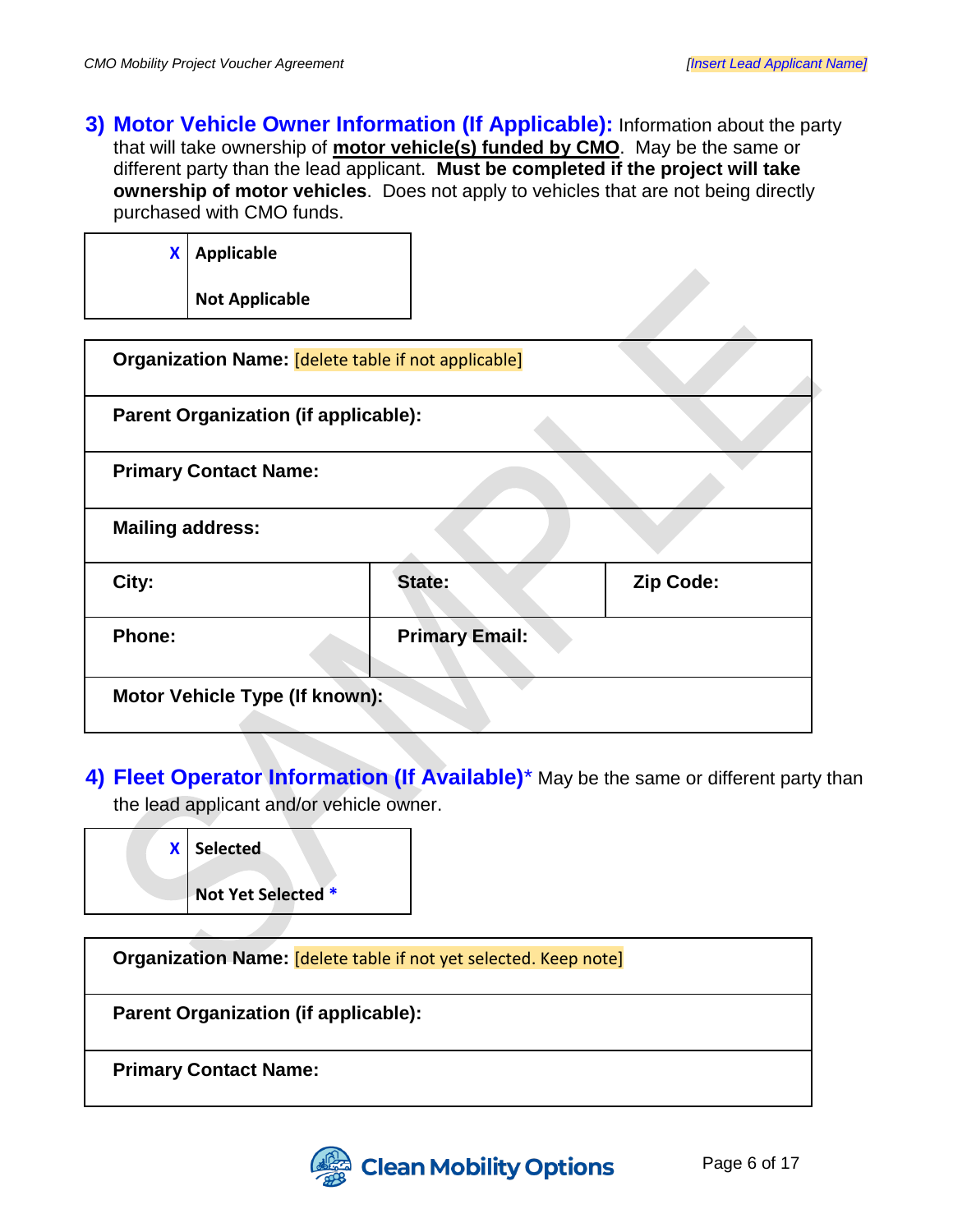| <b>Mailing address:</b> |                       |           |
|-------------------------|-----------------------|-----------|
| City:                   | State:                | Zip Code: |
| <b>Phone:</b>           | <b>Primary Email:</b> |           |

\* Note: Securement of Mobility Provider with contract is due by first payment request for any vehicle or infrastructure equipment, or within three months from the voucher agreement execution date, whichever is sooner.

# <span id="page-6-0"></span>**5) Mobility Project Voucher Agreement Terms and Conditions: For Lead Applicant (Awardee):**

As a condition for participating in the State of California, Air Resources Board (CARB) **Clean Mobility Options Voucher Pilot Program (CMO),** implemented through the CMO Implementation Manual, the Lead Applicant, *[Insert Org Name]* hereafter referred to as "Awardee," must comply with the requirements below:

#### **General Requirements**

- 1. **CMO Program Compliance.** Awardee has read, understands and agrees to all provisions, project criteria, and program requirements of the CMO Voucher Pilot Program, which are contained in the **CMO Implementation Manual dated September, 10, 2020 (as well as any changes or updates to the CMO Implementation Manual, which can be found at[:](https://www.cleanmobilityoptions.org/implementation-manual/) [https://www.cleanmobilityoptions.org/implementation-manual/,](https://www.cleanmobilityoptions.org/implementation-manual/) and the Application dated October 20, 2020.** The CMO Implementation Manual and subsequent amendments and Application described above constitute part of this agreement and are incorporated in full into this Agreement by reference;
- 2. **Exhibits.** Exhibits to this Voucher Agreement shall be construed with, and as an integral part of, this Agreement;
- 3. **Order of Precedence.** In case of conflict between or among the terms of this Agreement and the document(s) incorporated by reference, the provisions of the following documents shall take precedence in the following order: 1) California Air Resources Board Grant number G17-CMDC-01 terms and conditions, 2) this Agreement and future amendments thereto, 3) Exhibits to this Agreement;
- 4. **Awardee Ensures Partner and Sub-Contractor's CMO Program Compliance.** Awardee agrees to ensure that all partners and subcontractors agree to all provisions of CMO, implemented through the CMO Implementation Manual, and to notify CARB and the Program Administrator immediately if Awardee becomes aware that partners or subcontractors are out of compliance;
- 5. Awardee must be in compliance and remain in compliance with all applicable federal, state, and local rules and regulations;

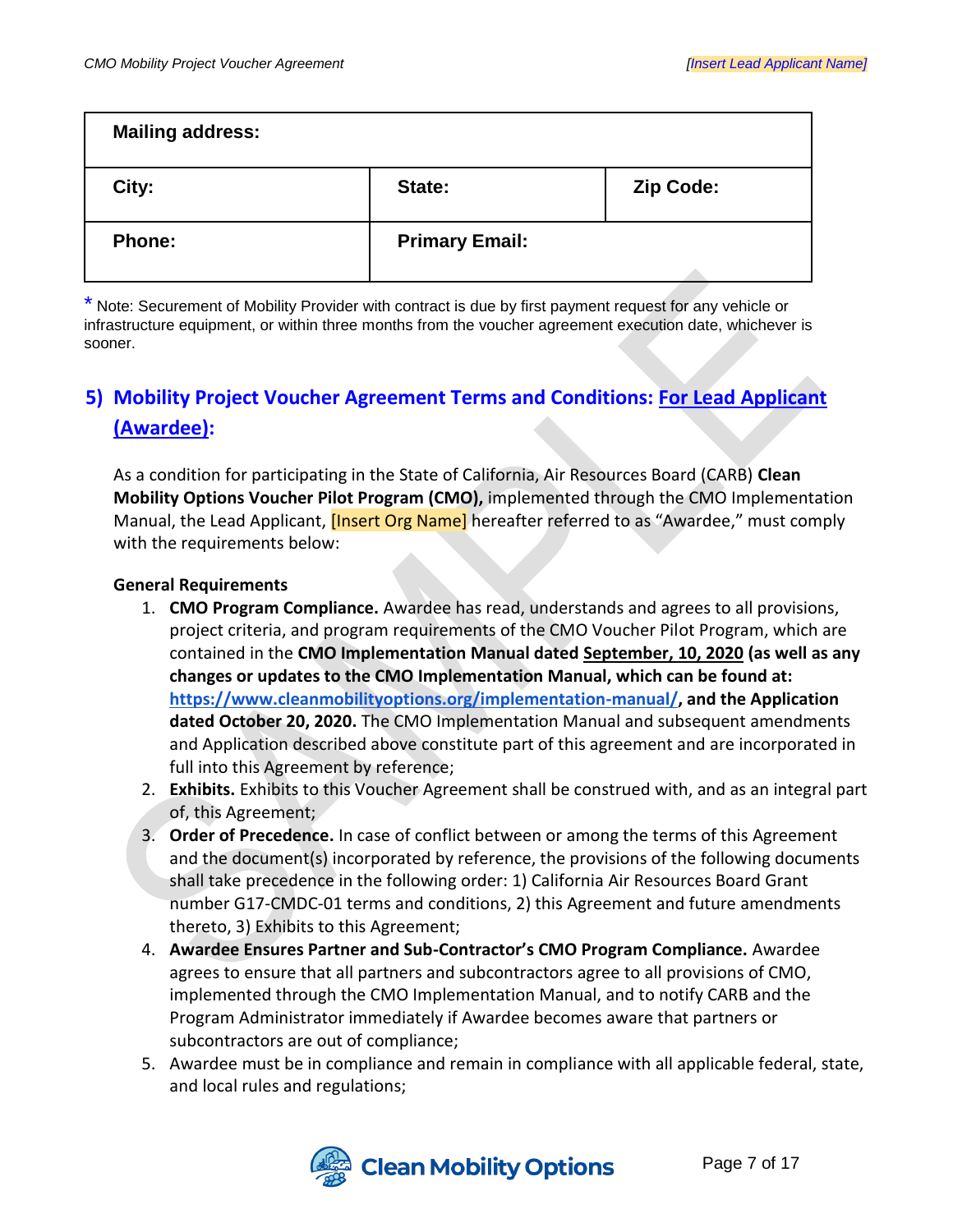- 6. Awardee understands that this CMO voucher is only valid for this specific use as prescribed in the application and this agreement, and that any voucher funds provided based on this voucher agreement will be null and void if the use identified herein changes prior to voucher redemption without approval from the Program Administrator or for noncompliance with applicable CMO Voucher Pilot Program requirements;
- 7. **Community Resource Contributions.** Awardee agrees to provide the community resource contributions listed in the voucher agreement to supplement voucher funding with community investments as specified in the application and this voucher agreement;
- 8. **Community Outreach and Education.** Awardee agrees to conduct community outreach and education events as specified in the application and this voucher agreement;
- 9. Awardee understands and agrees to coordinate with other CARB Low Carbon Transportation Investment Projects, including the One-Stop-Shop Pilot Project, and the STEP as specified in the CMO Implementation Manual;
- 10. **Branding and Communications.** Awardee agrees to follow instructions outlined in the [CMO](https://www.cleanmobilityoptions.org/wp-content/uploads/2021/03/CMO-Awardee-Comms-Toolkit-Final-2_19_21.pdf)  [Awardee General Branding and Communications Toolkit](https://www.cleanmobilityoptions.org/wp-content/uploads/2021/03/CMO-Awardee-Comms-Toolkit-Final-2_19_21.pdf) when publicly communicating about the program, including to display both the Clean Mobility Options Pilot Program logo and the California Climate Investments logo on all outreach and education materials. Awardee agrees to acknowledge the California Climate Investments program as a funding source from the CARB Low Carbon Transportation program whenever projects funded, in whole or in part by this agreement, are publicized in any news media, websites, brochures, publications, audiovisuals, or other types of promotional material. Awardee understands that the acknowledgment must read as follows: "[Insert Project Title] of the Clean Mobility Options Voucher Pilot Program is part of California Climate Investments, a statewide initiative that puts billions of Cap-and-Trade dollars to work reducing greenhouse gas emissions, strengthening the economy, and improving public health and the environment — particularly in disadvantaged communities." Guidelines for the usage of the CCI logo can be found a[t](http://www.caclimateinvestments.ca.gov/logo-graphics-request) [http://www.caclimateinvestments.ca.gov/logo-graphics-request;](http://www.caclimateinvestments.ca.gov/logo-graphics-request)



- 11. **Outreach Material Approvals.** Awardee understands and agrees that all outreach materials**,** project websites, press releases and press events must receive prior approval from the Program Administrator;
- 12. Awardee understands and agrees that the Program Administrator may use the Awardee organization name, Awardee partner organization names, and any descriptive language and/or branding and imagery used in the application and/or in the execution of the voucher during CMO program activities and events for use in educational or promotional materials

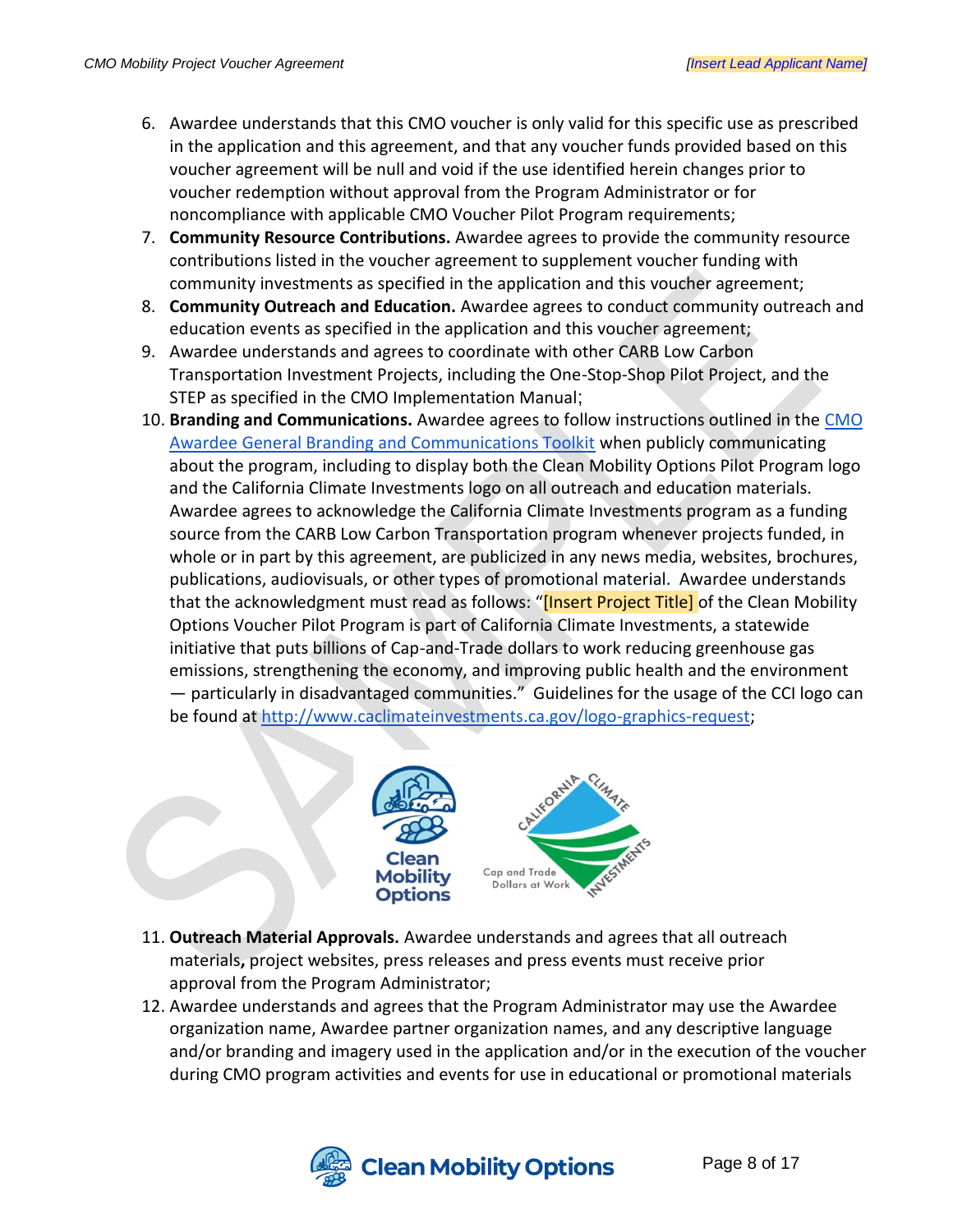in print, multimedia, or web form. Language, branding, imagery and/or photos and videos will only be used for purposes related to the CMO program.

- 13. **Insurance.** Awardee agrees to comply with all insurance requirements specified in the CMO Implementation Manual, which includes ensuring partners insurance compliance. Awardee agrees to submit any required insurance documents within 90 days of voucher execution, including submission of an annual proof of coverage to the Program Administrator during the Voucher Agreement Term. **Awardee understands no work shall begin and no payments will be made under this voucher agreement until Awardee and partners insurance is deemed compliant with the program requirements by the Program Administrator;**
- 14. **CEQA Compliance and Permitting.** Awardee agrees to fulfill any CEQA Compliance and Permitting Requirements specified in the CMO Implementation Manual; Awardee understands no payment will be made under this voucher agreement until full compliance is met for all CEQA requirements as set forth in the CMO Implementation Manual.
- 15. **Data Storage and Security.** Awardee agrees to comply with data storage and security requirements specified in the CMO Implementation Manual;
- 16. Awardee agrees to comply with all requirements outlined in the Voucher Agreement General Provisions specified in the CMO Implementation Manual;
- 17. **CMO Event Participation.** Awardee understands and agrees to participate in events, training, and meetings as required by the Program Administrator or CARB;
- 18. In the event that CALSTART, Inc. is no longer a Program Administrator prior to the end of voucher agreement term, Awardee agrees to sign the amended voucher agreement with the new Program Administrator selected by CARB.
- 19. Awardee understands it is prohibited from using voucher funds to aid or support a sectarian or denominational school or any school not under the exclusive control of the officers of the public schools pursuant to California Constitution, article IX, section 8. CALSTART, Inc. and CARB reserve the right to obtain additional information from the Awardee to determine compliance with California Constitution, article XVI, section 5 and article IX, section 8. Failure to provide any requested information may result in denial of voucher funding.

#### **Vehicles: Applies to Motor Vehicles, Bicycles, and Scooters (as applicable to voucher)**

- 20. **Vehicle Acquisition.** Awardee agrees that all vehicles obtained with CMO funds will meet the CMO program's vehicle eligibility requirements and will comply with CMO voucher redemption requirements as stated in the CMO Implementation Manual;
- 21. **Motor Vehicle Registration.** Awardee agrees to register motor vehicles obtained with CMO funds in California with the Department of Motor Vehicles (DMV). Military vehicles are not subject to this requirement;
- 22. Awardee agrees to allow CARB, Program Administrator, or their designee to verify the vehicle registration with the DMV;
- 23. **Insurance.** Awardee agrees to maintain vehicle insurance as required by law and to the minimum requirements specified in the CMO Implementation Manual;

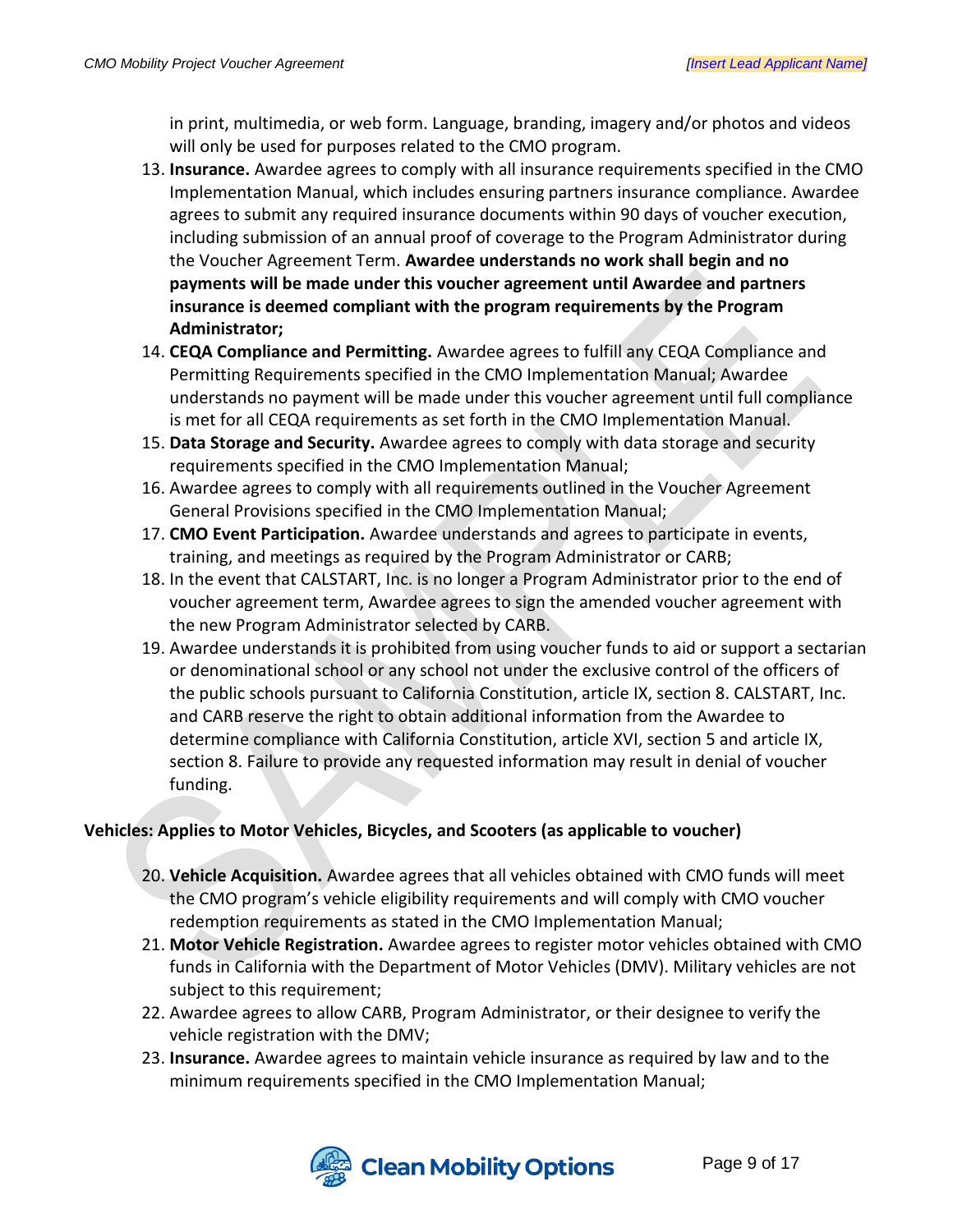- 24. **Controls and Systems.** Awardee agrees to never modify the vehicle's emission control system, engine, or engine software calibrations;
- 25. **Charging.** Awardee agrees to ensure plug-in vehicles purchased with a CMO voucher, including plug- in hybrid vehicles and plug-in electric vehicles, will be plugged in regularly as recommended by the vehicle manufacturer to ensure battery durability, efficiency, and reliability for community users;
- 26. **Use.** Awardee agrees to use all CMO project vehicles in accordance with the project plan and pursuant to CMO Implementation Manual requirements;
- 27. **Operation.** Awardee agrees to own/lease and operate voucher-funded vehicles consistent with the application project design and consistent with CMO Implementation Manual requirements for a minimum four-year of project operation period;
- 28. **Non-CMO Funded Project Vehicles**. Awardee agrees that project vehicles that are not funded by CMO but that are used and operated for the CMO project will be used and operated consistent with CMO Implementation Manual requirements during the voucher agreement term;
- 29. **Ownership.** Awardee agrees to retain ownership/lease of the vehicle for a minimum 4-year of project operation period, unless given explicit prior written approval to sell the vehicle from CARB or its designee;
- 30. **Records.** Awardee agrees to keep written records of the vehicle purchase/lease for a minimum 4-year of project operation period and provide CARB or its designee with these records within 10 calendar days of their request. These records include but are not limited to the vehicle invoice, proof of purchase, DMV records, vehicle payment information and related bank records, and purchaser/lessee fleet information;
- 31. **Emissions Reductions.** Awardee agrees that the purchased/leased vehicle and emission reductions it generates shall not be used as emission reductions to comply with an enforcement obligation of any person or entity;
- 32. **Quarterly Usage Survey and Questionnaire**. Awardee agrees to complete the quarterly usage survey and questionnaire throughout the 5-year voucher agreement term as requested by CARB;
- 33. **Telematics.** Awardee agrees to equip all project vehicles with telematics hardware that allow for recording of usage data, consistent with data collection requirements specified in the CMO Implementation Manual;
- 34. In the event that installation of telematics hardware found to be infeasible, Awardee agrees to provide an alternative approach to collect necessary location and usage data with prior approval from the Program Administrator;
- 35. If prior to the end of the 5-year voucher agreement term the Project Lead is unable to continue operating the vehicle in accordance with the project plan, Awardee agrees to notify the Program Administrator immediately;
- 36. **Ownership Transfer.** If prior to the end of the 5-year voucher agreement term, Awardee is unable to continue operating the vehicle in accordance with the project plan, agrees to transfer ownership of the vehicle to a different party who will use the vehicle to provide community mobility services. The party and plan must be approved by the Program Administrator with consultation with CARB;

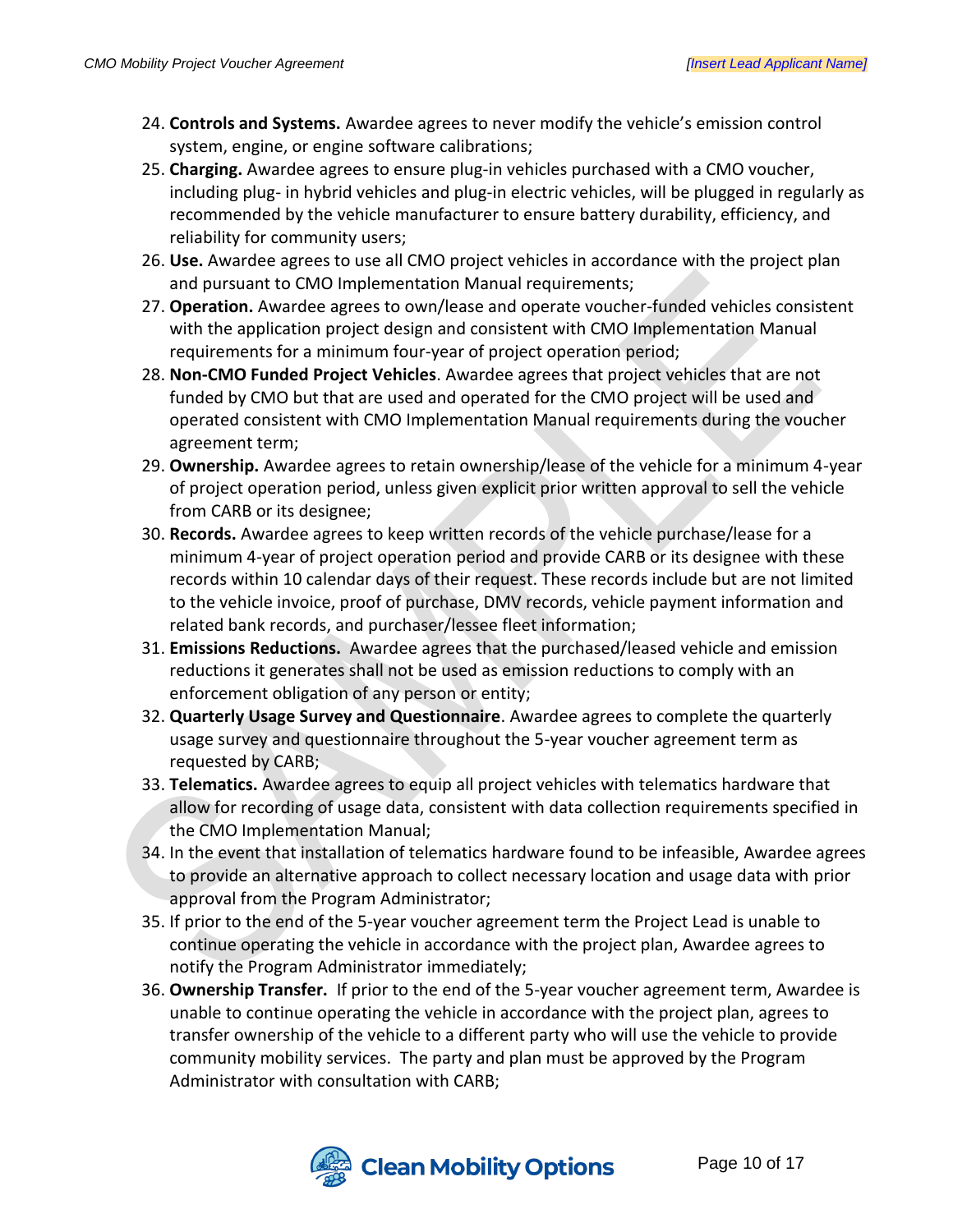#### **Infrastructure**

- 37. **Infrastructure Siting.** Awardee agrees to ensure that infrastructure obtained with CMO funds is sited in locations(s) as specified by our project plan, as modified by the Program Administrator;
- 38. Awardee agrees to notify the Program Administrator immediately if the Project Lead is unable to site the infrastructure (obtained with CMO funds) in location(s) previously specified by the project plan, as modified by the Program Administrator. The new proposed location must be approved by the Program Administrator;
- 39. **Infrastructure Permitting and Installation**. Awardee agrees to ensure that infrastructure obtained with CMO funds meets infrastructure eligibility requirements listed in the CMO Implementation Manual, and is constructed by a qualified and licensed professional, to obtain and keep records for all required permits. CMO infrastructure installation must follow CEQA Compliance and Permitting Requirements, as listed in CMO Implementation Manual and as stated in General Requirement #14 in this agreement;
- 40. **EVITP Certification Required for Installation of Electric Vehicle Charging Infrastructure and Equipment On Or After January 1, 2022.** Awardee agrees to comply with Assembly Bill 841 (Ting, 2020) and Public Utilities Code (PUC) section 740.20, which requires Electric Vehicle Infrastructure Training Program (EVITP) certification for installation of CMO-funded electric vehicle charging infrastructure and equipment **for work performed on or after January 1, 2022**, as applicable, subject to certain exceptions. All electric vehicle charging infrastructure and equipment funded by the CMO voucher program located on the customer side of the electrical meter shall be installed by a contractor with the appropriate license classification, as determined by the Contractors' State License Board, and at least one electrician on each crew, at any given time, who holds an EVITP certification. Projects that include installation of a charging port supplying 25 kilowatts or more to a vehicle must have at least 25 percent of the total electricians working on the crew for the project, at any given time, who hold EVITP certification. One member of each crew may be both the contractor and an EVITP certified electrician. The requirements stated above do not apply to any of the following:
	- a. Electric vehicle charging infrastructure installed by employees of an electrical corporation or local publicly owned electric utility.
	- b. Electric vehicle charging infrastructure funded by moneys derived from credits generated from the Low Carbon Fuel Standard Program (Subarticle 7 (commencing with Section 95480) of Article 4 of Subchapter 10 of Chapter 1 of Division 3 of Title 17 of the California Code of Regulations).
	- c. Single-family home residential electric vehicle chargers that can use an existing 208/240-volt outlet.
- 41. **Property Owner Approvals for Infrastructure Siting.** Awardee agrees that if infrastructure obtained with CMO funds is not completely sited on the Project Lead's owned property and unobtrusive to property not owned by the Project Lead, then Awardee will obtain and keep written approval from the property owner (including public agencies if relevant);
- 42. **Infrastructure Maintenance:** Awardee agrees to maintain infrastructure obtained with CMO funds in good repair and in accordance with manufacturer's recommended use and maintenance through the minimum 4-year project operation period;

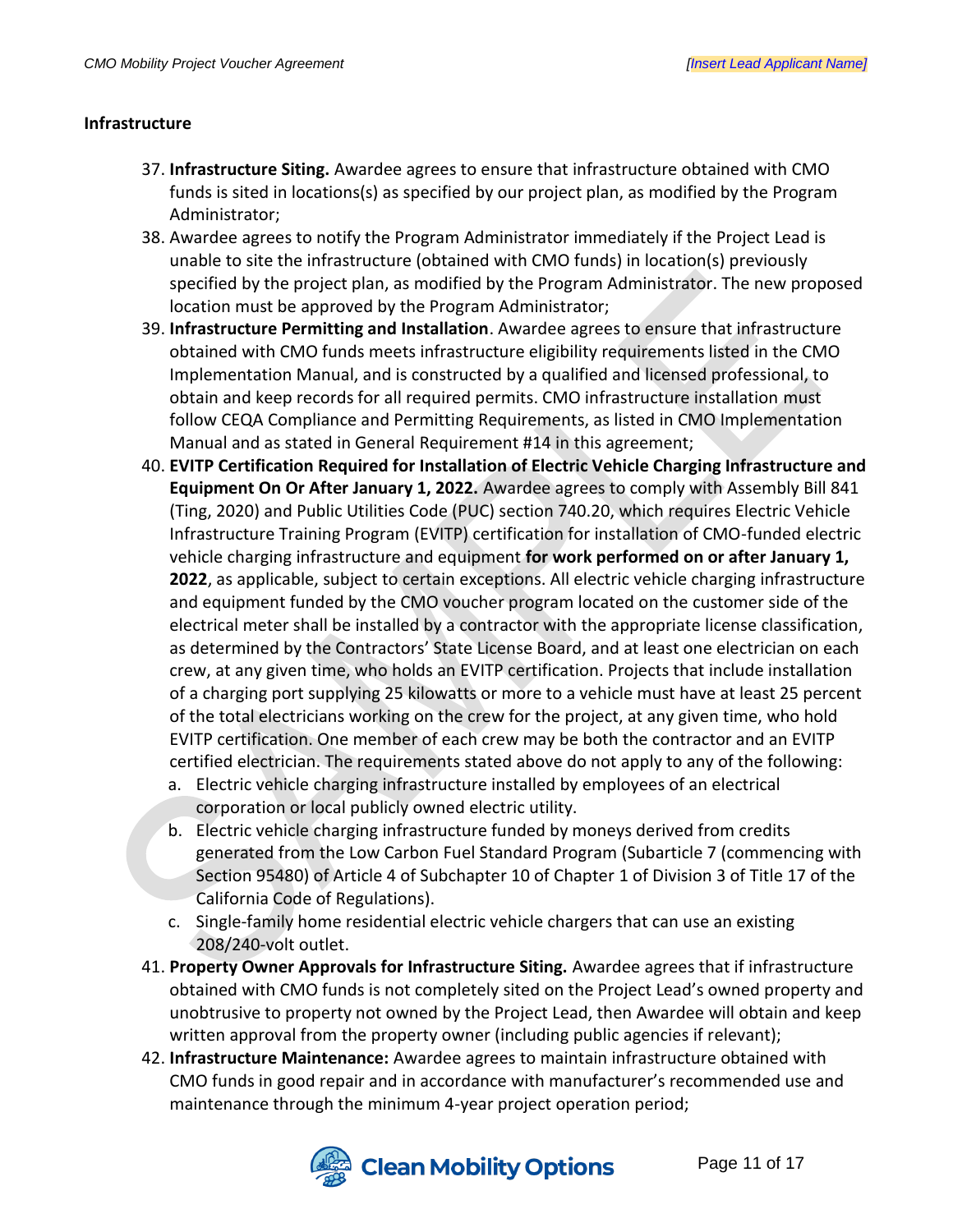#### **Planning, Operations, and Maintenance**

- 43. **Cost-Reimbursement Program Compliance.** Awardee agrees to ensure that all funds that the Awardee seeks reimbursement for are for actual costs incurred that are consistent with the project plan and in compliance with CMO program requirements as listed in the CMO Implementation Manual, including minimum and maximum allowed amounts, and that all reported costs are actual costs that are accurate and verifiable. See Section 7 (Voucher Agreement Billings) of this agreement and CMO Implementation Manual for voucher redemption requirements;
- 44. **Quarterly Reporting.** Awardee agrees to collect the project data and report to the Program Administrator on at least a quarterly basis throughout the 5-year voucher agreement term as specified in the CMO Implementation Manual;
- 45. **FInal Report.** Awardee agrees to submit an end-of-project Final Report within 30 days before project completion or voucher agreement end date, whichever is sooner, pursuant to CMO Implementation Manual requirements;
- 46. **Policies and Procedures Document.** Awardee agrees to develop policies and procedure document that describes administrative actions for evaluation and processing participants, reservations, vehicle maintenance, and data gathering and reporting;
- 47. **Safety and Accessibility.** Awardee agrees to ensure services are delivered consistent with the safety and accessibility requirements specified in the CMO Implementation Manual;
- 48. **Inspection.** Awardee agrees to be available for a follow-up inspection by CARB, Program Administrator or their designee, if requested;
- 49. Awardee has the legal authority to apply for incentive funding for the purchasing entity described in this agreement;
- 50. **Failure to Comply.** Awardee agrees that failure to comply with the terms of this agreement may result in repayment to CARB or its designee of voucher funds received; and
- 51. **Enforcement.** Awardee understands that the Program Administrator and/or CARB reserves all rights and remedies available under the law to enforce the terms of this agreement.
- 52. **Termination of Agreement.** In the case that the Awardee chooses to terminate the voucher agreement prior to voucher agreement term end date, after meeting with the Program Administrator, the Awardee must submit a formal request in writing to the Program Administrator.

If there are questions regarding the terms and conditions of this agreement, please contact:

| CALSTART, Inc. | Admin@cleanmobilityoptions.org (626) 744-5670 |
|----------------|-----------------------------------------------|
|----------------|-----------------------------------------------|

# <span id="page-11-0"></span>**6) Mobility Project Voucher Agreement Terms and Conditions: For the Program Administrator (CALSTART, Inc.):**

1. This voucher agreement signed by CALSTART, Inc. and the voucher awardee ("Awardee") governs the Project.

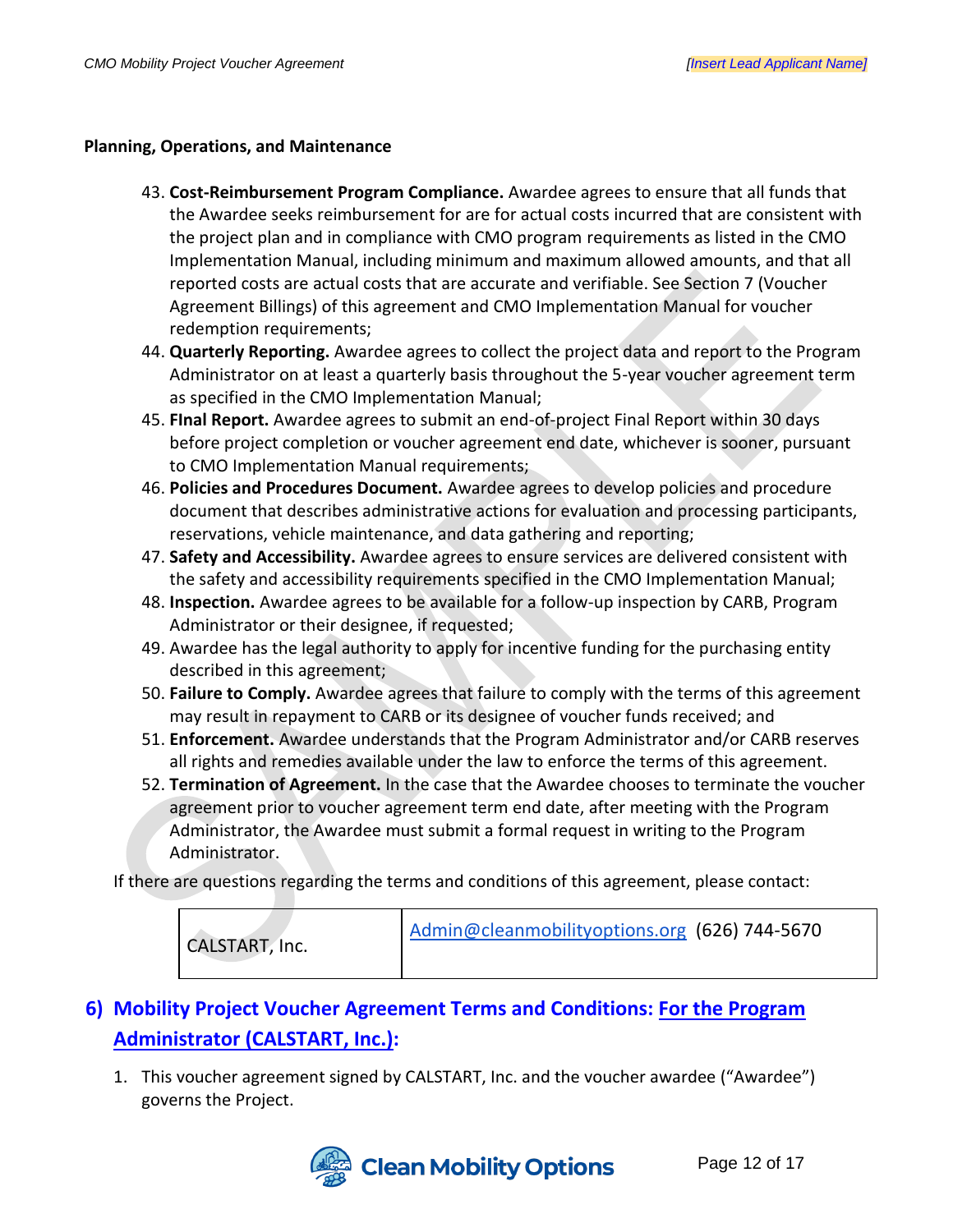- 2. CALSTART, Inc. and CARB have oversight responsibility for the Clean Mobility Options Voucher Pilot Program (CMO). As the administrator of CMO, CALSTART, Inc. acts as CARB's designee.
- 3. CARB, as an intended third-party beneficiary, reserves the right to enforce the terms of CMO at any time during this voucher agreement term.
- 4. CALSTART, Inc. and CARB reserve the right to conduct a site visit(s), evaluation, review, or an audit of this Project over the term of this voucher agreement.
- 5. CALSTART, Inc., acting as CARB's designee, is responsible for the following:
	- a. Assuring compliance with project eligibility criteria and the minimum requirements for Clean Mobility Options Projects using measures mutually agreed with CARB.
	- b. Reviewing and approving necessary program elements provided by the Awardee, including but not limited to, needs assessment voucher application, voucher eligibility verification, voucher forms, financial documentation, and progress reports.
	- c. Participating in meetings, if necessary, with the Awardee to discuss project refinements and guide project implementation.
	- d. Review and approve all Voucher Payment Request Forms and distribute voucher funds to the Awardee within 30 days of Form approval.
	- e. Providing program oversight and accountability (in conjunction with the Awardee).
	- f. Meeting applicable requirements of statutes, applicable State law, the Fiscal Year (FY) 2017-18, FY 2018-19, and FY 2019-20 Funding Plan for Clean Transportation Incentives, the FY 2017-18 Clean Mobility Voucher Pilot Program Grant Solicitation, the governing Grant Agreement with CARB, and this voucher agreement with the Awardee.
	- g. Ensuring that funds are spent consistent with the Clean Mobility Options Voucher Pilot Implementation Manual (Implementation Manual) and this voucher agreement with the Awardee.
	- h. CALSTART, Inc. or its designee has primary responsibility for conducting project reviews and/or fiscal audits of this project's administration and implementation.
	- i. In the case of nonperformance, CALSTART, Inc., CARB, or its designee has the authority to recoup Clean Mobility Options Voucher Pilot funds which were received based upon misinformation or fraud, or for which the Awardee or its subcontractors, is in significant or continual non-compliance with the CMO Implementation Manual. CALSTART, Inc. also retains the authority to withhold future payments or prohibit any entity from participating in the Clean Mobility Options Voucher Pilot due to non-compliance with Project requirements.

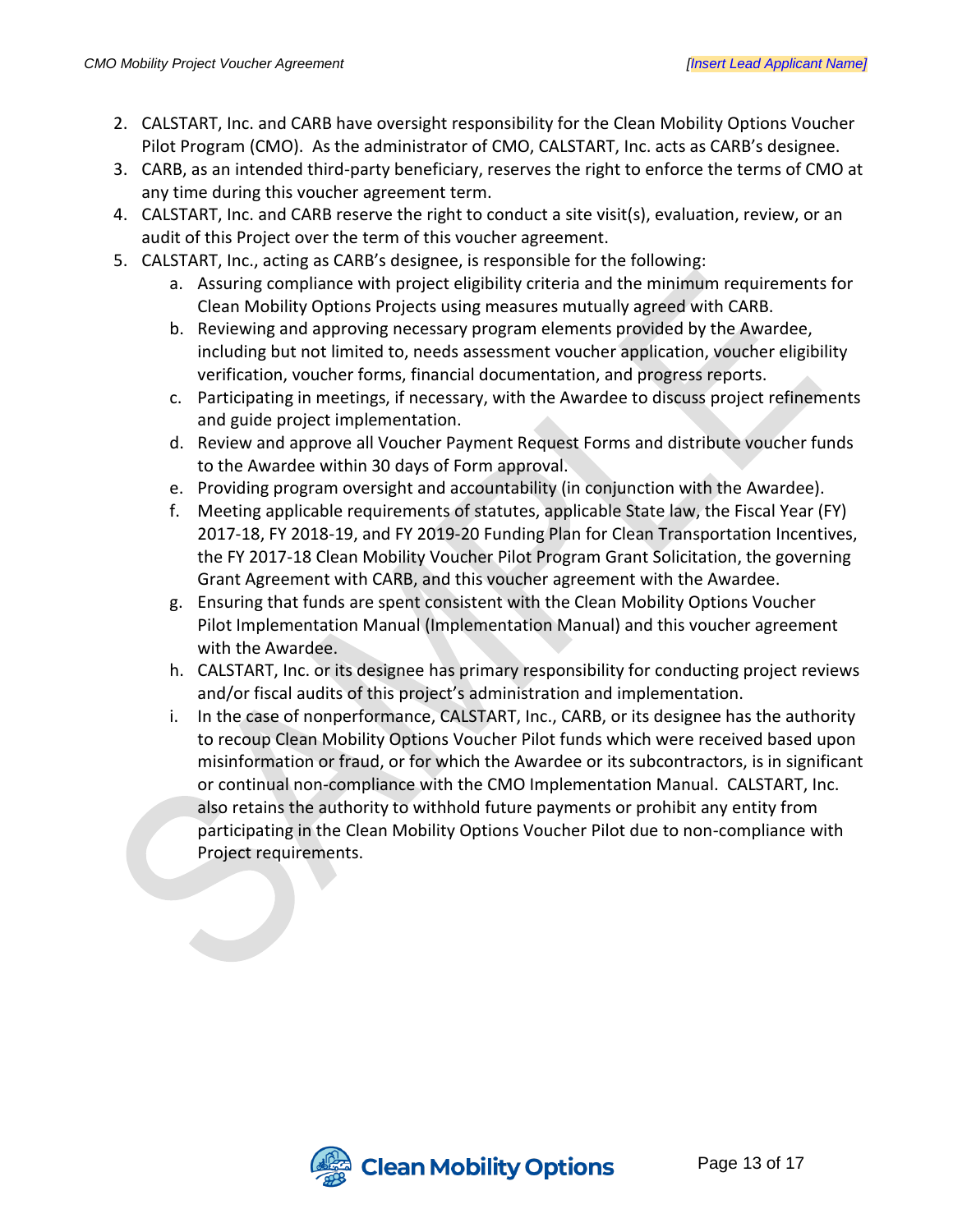## <span id="page-13-0"></span>**7) Voucher Agreement Billings**

Payment of voucher agreement invoices will be contingent upon the availability of funds received from the California Air Resources Board (CARB). In the event funds are not available, CALSTART shall have no liability to pay any funds whatsoever to the Awardee or to furnish any other considerations under this agreement. Payments under this Voucher Agreement will be made only for actual verifiable costs incurred.

**Cost-Reimbursements:** Cost reimbursements made under this Voucher Agreement are subject to approval of status reports and verification of any milestones/deliverables and additional supporting and/or compliance documentation required. Invoices will be submitted no less than quarterly, but no more than monthly in a format consistent with Payment Request (Microsoft Excel file format) that will be furnished. Invoices submitted will clearly summarize total, actual project costs incurred in accordance with project budget and will include sufficient supporting relevant documentation substantiating costs billed. Each invoice must be signed and approved by the Awardee. Capital cost reimbursement requests will require submission of additional supporting documentation and/or compliance documentation along with Reimbursement Form that will be furnished.

- a. Awardee staff charges will be supported by a listing of each employee to include the name, title, number of hours worked, and hourly rate applied to the labor hours, all supported by time records/timesheets and some means of verifying actual, paid hourly labor rates to include, but not limited to, a paystub or payroll register.
- b. Subcontractor staff charges will be supported by submitting subcontractor's invoice to awardee; submission of subcontractor rates and timesheets are not required,
- c. Travel costs will be itemized on a listing providing information about the date traveled; origin and destination; individuals traveling; and purpose of business travel. All travel costs billed will be supported by itemized receipts and/or invoices with travel amounts reimbursed limited to published maximum per diem amounts per the California Department of Human Resources (CalHR) found at [http://www.calhr.ca.gov/employees/pages/travel-reimbursements.aspx.](http://www.calhr.ca.gov/employees/pages/travel-reimbursements.aspx)
- d. All other direct costs will be listed and supported by documentation such as vendor invoices, receipts or other relevant documentation.
- e. **For Awardee only**: Applicable non-labor rates used for billing purposes, to include, but not limited to fringe benefit, overhead and G&A rates, will be supported by the methodology in which the rates are derived and applied. An approved cost rate agreement negotiated with a Federal cognizant agency will suffice.
- f. **Ineligible Costs:** Food and childcare are NOT eligible reimbursable costs for the CMO program.
- g. **Capital Cost Reimbursements:** Capital cost reimbursement requests must meet CMO vehicle and infrastructure eligibility requirements and CMO voucher redemption requirements as listed in the CMO Implementation Manual in order to be eligible for reimbursement.

**50% Voucher Reimbursement:** Before requesting any payment from the second half of awarded voucher funds, awardees must provide an attestation that the project has secured all needed permits, met required milestones, and the community resource contribution documents are current.

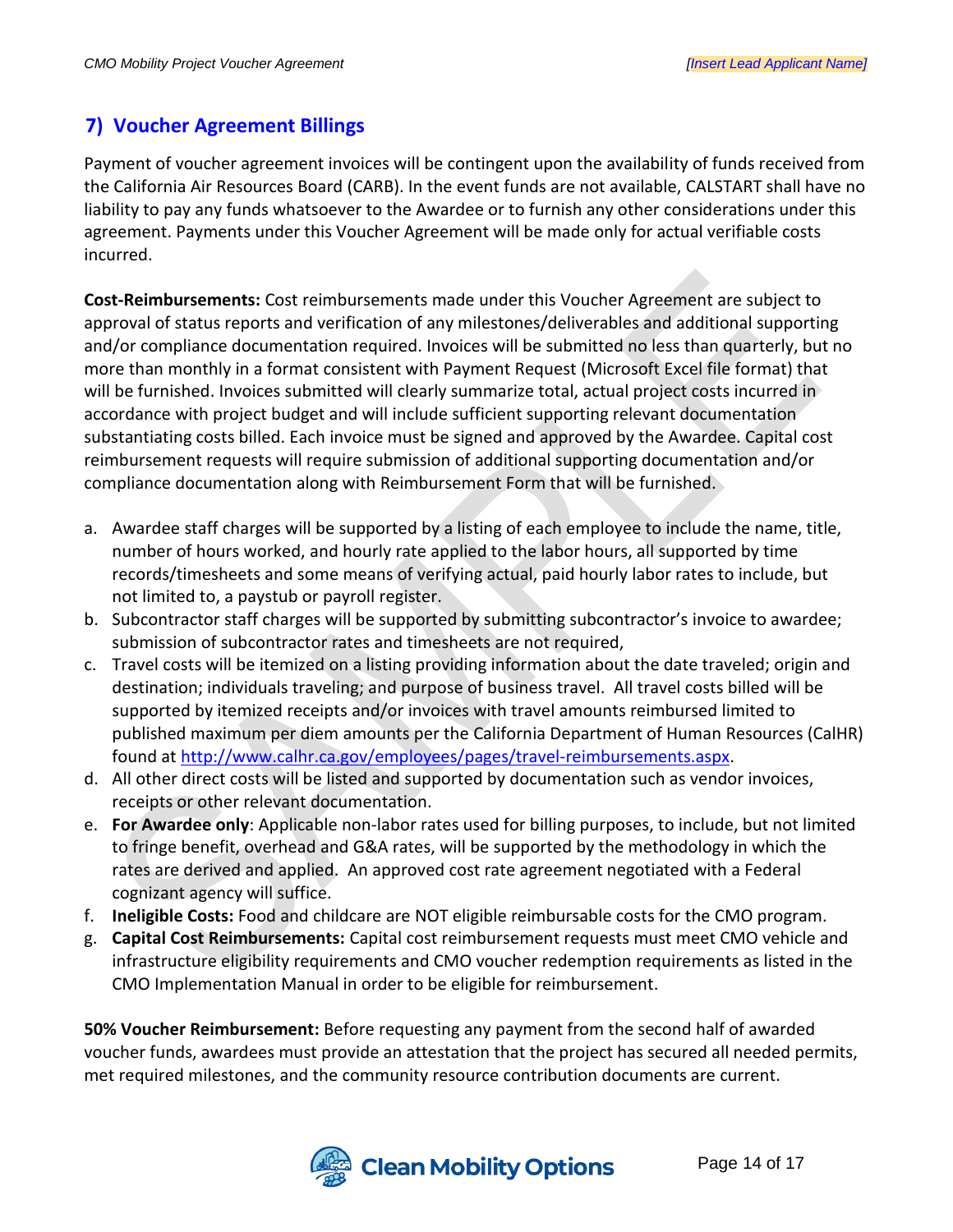Each invoice must provide the CALSTART agreement number, period covered by invoice, and Awardee's Employer Identification Number and submitted via email to [MPVprocessing@cleanmobilityoptions.org](mailto:MPVprocessing@cleanmobilityoptions.org) or U.S. Postal Service using the following address:

Attention: Clean Mobility Options CALSTART, Inc. 48 S Chester Avenue Pasadena, CA 91106

**Final Invoice:** Upon completion or termination of the Agreement, the Awardee shall submit the final invoice (if any) no later than thirty (30) days after such completion or termination date. The invoice shall be clearly marked as "FINAL" and prepared as indicated above.

#### **Payments:**

- 1. **Direct Payments:**
	- a. **Project Lead (Awardee):** The Awardee must sign and approve each Invoice submitted to CALSTART, including invoices submitted for third-party capital reimbursement costs.
	- b. **Third-Party Direct Payment Assignment (for \$10,000 or greater capital cost reimbursements ONLY).** Third-party vendors with CMO-funded capital costs totalling \$10,000 or greater must be pre-approved by the Awardee and must be registered as an approved CMO vendor (using a CMO Vendor Registration Form) in order to be eligible to receive direct payments. **Direct third-party vendor payments are only allowed for capital costs totalling \$10,000 or greater; no other cost-reimbursements are eligible for direct third-party payment.**
- 2. Payment will be delayed if CALSTART deems that milestones/deliverables and additional supporting and/or compliance documentation have not been accomplished or sufficiently documented; that milestones/deliverables and additional supporting and/or compliance documentation are not in accordance with specifications; that claimed expenses are not reasonable or insufficiently documented or not valid per the budget; or noncompliance with other terms of this Agreement.

# <span id="page-14-0"></span>**8) Audits of Records and Site Visits**

All project records, including financial records, are subject to audit. The Awardee shall allow CALSTART, Inc. the California Air Resources Board (CARB, and/or any other agency of the State of California, or any of their duly authorized representatives, reasonable access to and the right of inspection of any and all of the Awardee's books, documents, papers and records which are directly pertinent to the performance of this Voucher Agreement, for the purpose of making audits, examinations, excerpts and transcriptions during the term of this Voucher Agreement and for a period of three (3) years thereafter, unless the CALSTART notifies Awardee prior to the expiration of such three-year period, that a longer period is necessary.

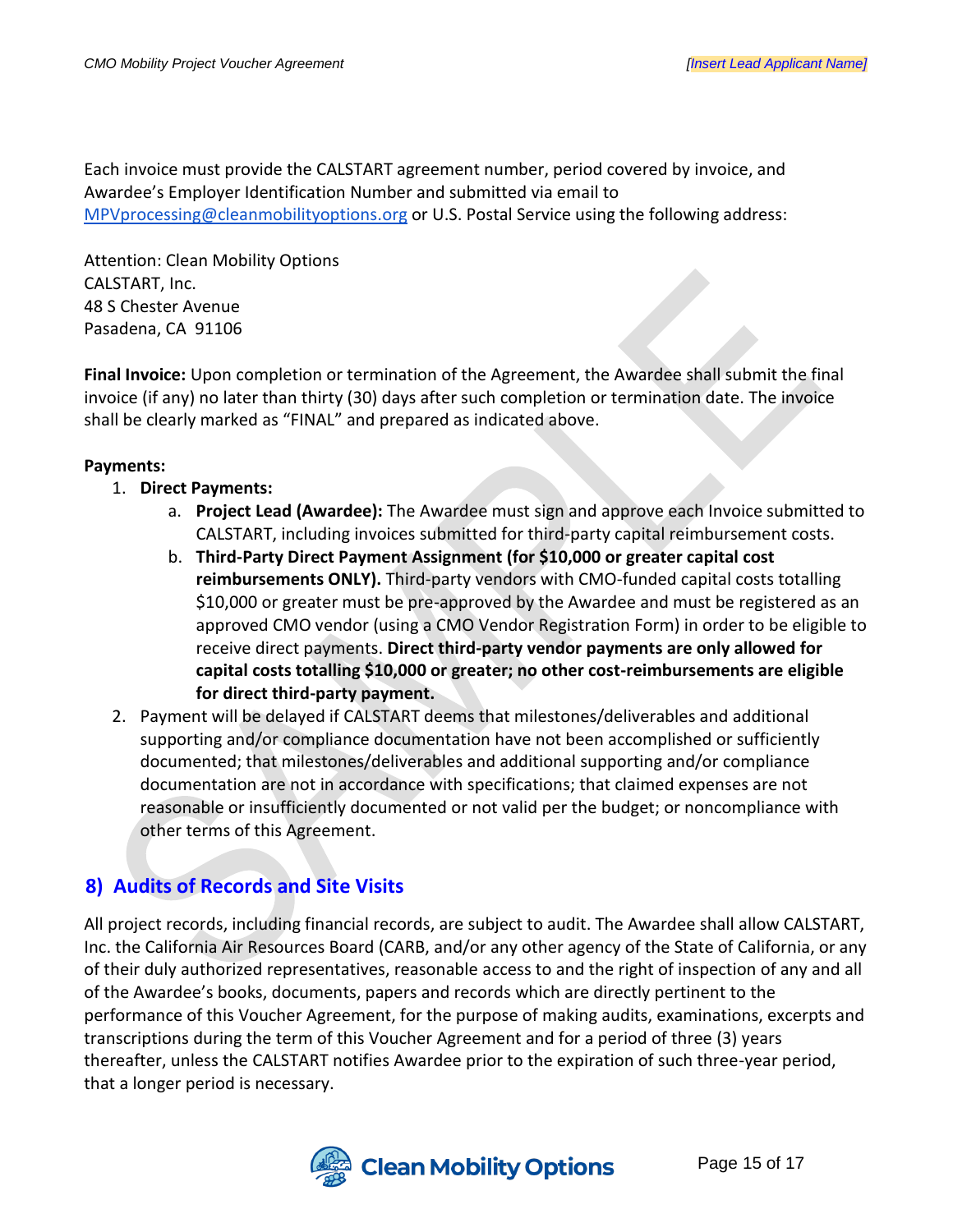CALSTART, and/or CARB, and/or its designees have the right to make site visits at reasonable times to review project accomplishments and management control systems and to provide technical assistance, if required. The Awardee must provide and must require sub-awardees to provide reasonable facilities and assistance for the safety and convenience of the government representatives in the performance of their duties. All site visits and evaluations must be performed in a manner that does not unduly interfere with or delay the work.

## <span id="page-15-0"></span>**9) Termination**

The performance of Services under this Agreement may be terminated by CALSTART for cause upon providing Awardee with five (5) calendar days advance notice. Upon receipt of termination notice, Awardee will use reasonable efforts to mitigate its expenses and obligations.

Termination "with cause" may include but is not limited to failure to comply with the terms of this voucher agreement or the CMO Implementation Manual.